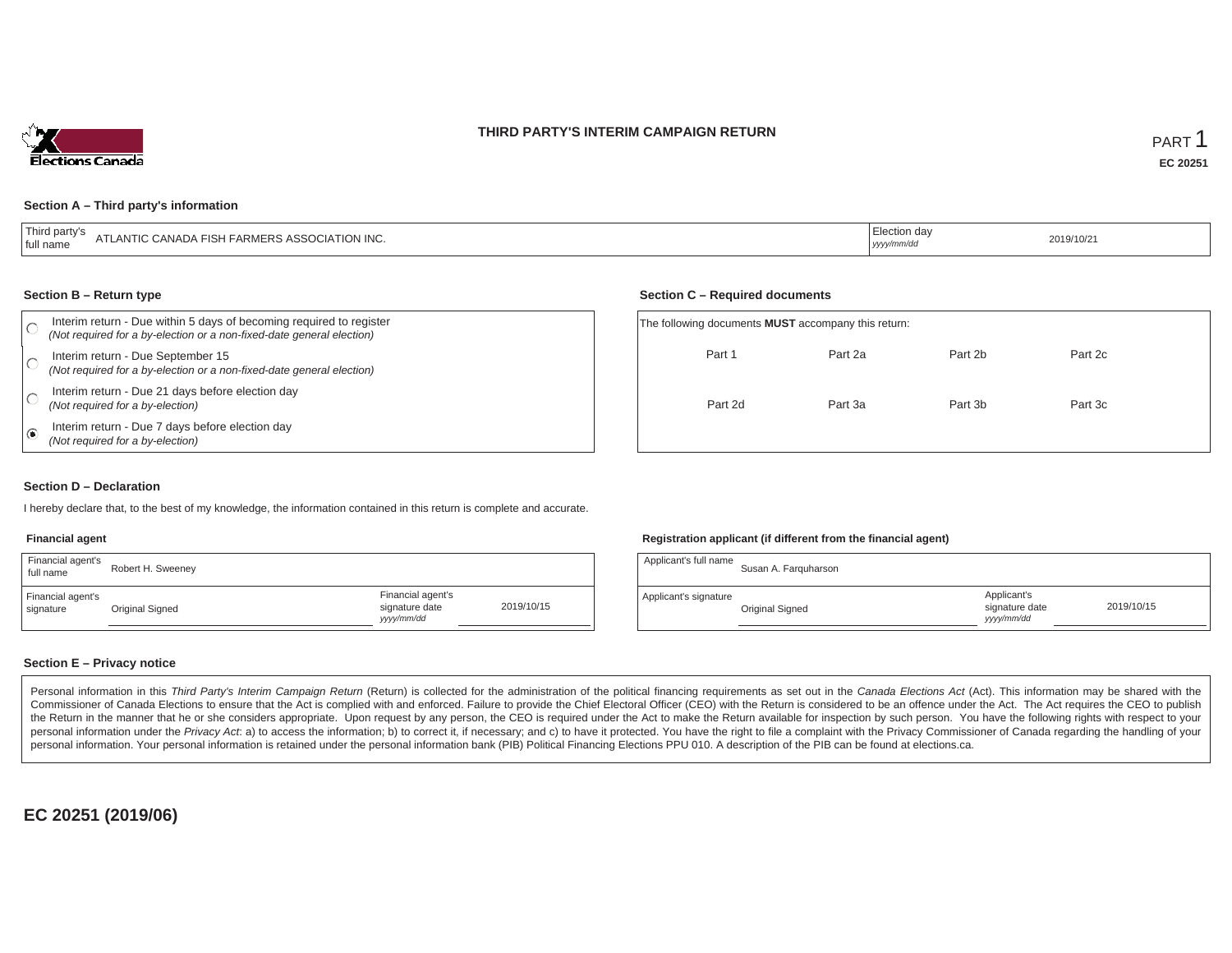

## **THIRD PARTY'S INTERIM CAMPAIGN RETURN THIRD PARTY'S INTERIM CAMPAIGN RETURN<br>Statement of monetary contributions received PART 2a**

| No.<br>Full name | <b>Street</b><br>no. | <b>Street</b> | Apt. | City | Prov./<br>Terr. | Postal<br>code | Date<br>received<br>yyyy/mm/dd                                                    | Individual | Business /<br>Commercial<br>organization | Government | Trade union | Corporation | Unincorporated<br>without share<br>capital dissociation or<br>association |
|------------------|----------------------|---------------|------|------|-----------------|----------------|-----------------------------------------------------------------------------------|------------|------------------------------------------|------------|-------------|-------------|---------------------------------------------------------------------------|
|                  |                      |               |      |      |                 |                |                                                                                   | \$         | \$                                       | \$         | $\sqrt{2}$  | \$          | \$                                                                        |
|                  |                      |               |      |      |                 |                |                                                                                   |            |                                          |            |             |             |                                                                           |
|                  |                      |               |      |      |                 |                |                                                                                   |            |                                          |            |             |             |                                                                           |
|                  |                      |               |      |      |                 |                |                                                                                   |            |                                          |            |             |             |                                                                           |
|                  |                      |               |      |      |                 |                |                                                                                   |            |                                          |            |             |             |                                                                           |
|                  |                      |               |      |      |                 |                |                                                                                   |            |                                          |            |             |             |                                                                           |
|                  |                      |               |      |      |                 |                |                                                                                   |            |                                          |            |             |             |                                                                           |
|                  |                      |               |      |      |                 |                |                                                                                   |            |                                          |            |             |             |                                                                           |
|                  |                      |               |      |      |                 |                |                                                                                   |            |                                          |            |             |             |                                                                           |
|                  |                      |               |      |      |                 |                |                                                                                   |            |                                          |            |             |             |                                                                           |
|                  |                      |               |      |      |                 |                |                                                                                   |            |                                          |            |             |             |                                                                           |
|                  |                      |               |      |      |                 |                |                                                                                   |            |                                          |            |             |             |                                                                           |
|                  |                      |               |      |      |                 |                |                                                                                   |            |                                          |            |             |             |                                                                           |
|                  |                      |               |      |      |                 |                |                                                                                   |            |                                          |            |             |             |                                                                           |
|                  |                      |               |      |      |                 |                |                                                                                   |            |                                          |            |             |             |                                                                           |
|                  |                      |               |      |      |                 |                | Totals carried forward from previous page \$                                      |            |                                          |            |             |             |                                                                           |
|                  |                      |               |      |      |                 |                | Total amount of monetary contributions by contributors who gave over \$200 (A)    |            |                                          |            |             |             |                                                                           |
|                  |                      |               |      |      |                 |                | Number of contributors who gave over \$200                                        |            |                                          |            |             |             |                                                                           |
|                  |                      |               |      |      |                 |                | Total amount of monetary contributions by contributors who gave \$200 or less (B) |            |                                          |            |             |             |                                                                           |
|                  |                      |               |      |      |                 |                | Number of contributors who gave \$200 or less                                     |            |                                          |            |             |             |                                                                           |
|                  |                      |               |      |      |                 |                | Total amount of all monetary contributions (A+B)                                  |            |                                          |            |             |             |                                                                           |
|                  |                      |               |      |      |                 |                | Number of contributors who gave monetary contributions                            |            |                                          |            |             |             |                                                                           |
|                  |                      |               |      |      |                 |                |                                                                                   |            |                                          |            |             |             |                                                                           |

| Thirc<br>ATLANTIC CANADA FISH FARMERS ASSOCIATION INC.<br>  party | ⊨lection daγ<br>2019/10/2<br>yyyy/mm/dd | Page<br>ັ |
|-------------------------------------------------------------------|-----------------------------------------|-----------|
|-------------------------------------------------------------------|-----------------------------------------|-----------|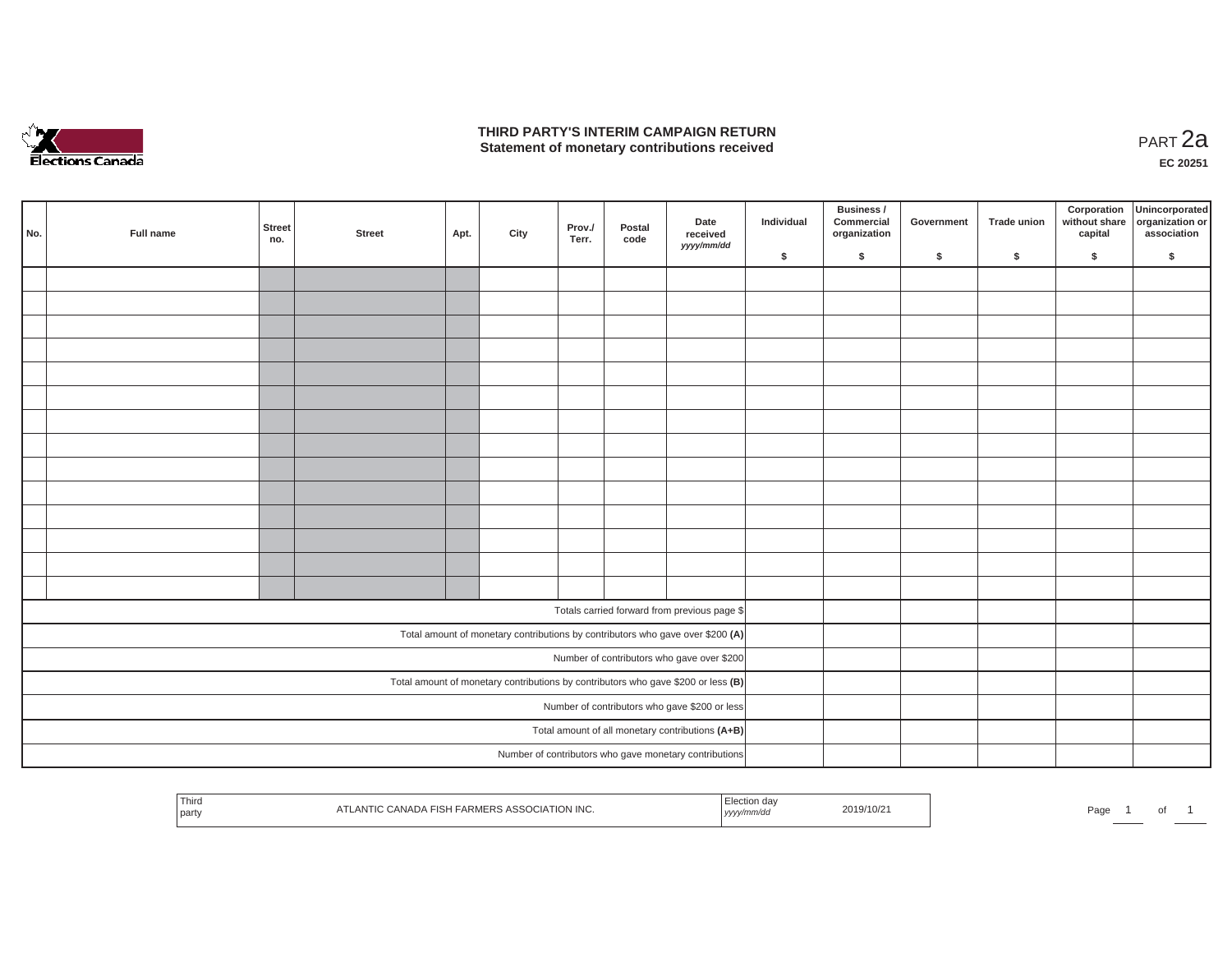

## **THIRD PARTY'S INTERIM CAMPAIGN RETURN**  THIRD PARTY'S INTERIM CAMPAIGN RETURN<br>Statement of non-monetary contributions received<br>**PART 2**b

**EC 20251**

|                                               | No. | Full name | Street<br>no. | <b>Street</b> | Apt. | City | Prov./<br>Terr. | Postal<br>code | Date<br>received<br>yyyy/mm/dd                                                        | Individual | Business /<br>Commercial<br>organization | Government | Trade union | Corporation<br>capital | Unincorporated<br>without share organization or<br>association |
|-----------------------------------------------|-----|-----------|---------------|---------------|------|------|-----------------|----------------|---------------------------------------------------------------------------------------|------------|------------------------------------------|------------|-------------|------------------------|----------------------------------------------------------------|
|                                               |     |           |               |               |      |      |                 |                |                                                                                       | \$         | $\mathsf{s}$                             | \$         | $\sqrt{2}$  | \$                     | \$                                                             |
|                                               |     |           |               |               |      |      |                 |                |                                                                                       |            |                                          |            |             |                        |                                                                |
|                                               |     |           |               |               |      |      |                 |                |                                                                                       |            |                                          |            |             |                        |                                                                |
|                                               |     |           |               |               |      |      |                 |                |                                                                                       |            |                                          |            |             |                        |                                                                |
|                                               |     |           |               |               |      |      |                 |                |                                                                                       |            |                                          |            |             |                        |                                                                |
|                                               |     |           |               |               |      |      |                 |                |                                                                                       |            |                                          |            |             |                        |                                                                |
|                                               |     |           |               |               |      |      |                 |                |                                                                                       |            |                                          |            |             |                        |                                                                |
|                                               |     |           |               |               |      |      |                 |                |                                                                                       |            |                                          |            |             |                        |                                                                |
|                                               |     |           |               |               |      |      |                 |                |                                                                                       |            |                                          |            |             |                        |                                                                |
|                                               |     |           |               |               |      |      |                 |                |                                                                                       |            |                                          |            |             |                        |                                                                |
|                                               |     |           |               |               |      |      |                 |                |                                                                                       |            |                                          |            |             |                        |                                                                |
|                                               |     |           |               |               |      |      |                 |                |                                                                                       |            |                                          |            |             |                        |                                                                |
|                                               |     |           |               |               |      |      |                 |                |                                                                                       |            |                                          |            |             |                        |                                                                |
|                                               |     |           |               |               |      |      |                 |                |                                                                                       |            |                                          |            |             |                        |                                                                |
|                                               |     |           |               |               |      |      |                 |                |                                                                                       |            |                                          |            |             |                        |                                                                |
|                                               |     |           |               |               |      |      |                 |                |                                                                                       |            |                                          |            |             |                        |                                                                |
|                                               |     |           |               |               |      |      |                 |                | Totals carried forward from previous page \$                                          |            |                                          |            |             |                        |                                                                |
|                                               |     |           |               |               |      |      |                 |                | Total amount of non-monetary contributions by contributors who gave over \$200 (A)    |            |                                          |            |             |                        |                                                                |
|                                               |     |           |               |               |      |      |                 |                | Number of contributors who gave over \$200                                            |            |                                          |            |             |                        |                                                                |
|                                               |     |           |               |               |      |      |                 |                | Total amount of non-monetary contributions by contributors who gave \$200 or less (B) |            |                                          |            |             |                        |                                                                |
| Number of contributors who gave \$200 or less |     |           |               |               |      |      |                 |                |                                                                                       |            |                                          |            |             |                        |                                                                |
|                                               |     |           |               |               |      |      |                 |                | Total amount of all non-monetary contributions (A+B)                                  |            |                                          |            |             |                        |                                                                |
|                                               |     |           |               |               |      |      |                 |                | Number of contributors who gave non-monetary contributions                            |            |                                          |            |             |                        |                                                                |
|                                               |     |           |               |               |      |      |                 |                |                                                                                       |            |                                          |            |             |                        |                                                                |

|  | ' I hira<br><b>ATION INC.</b><br>JANADA FISH<br>$-HK$ <sub>N</sub><br>ANIK<br>-רא<br>party | 2019/10/2<br>,,,,, | Page<br>$\cdot$ |
|--|--------------------------------------------------------------------------------------------|--------------------|-----------------|
|--|--------------------------------------------------------------------------------------------|--------------------|-----------------|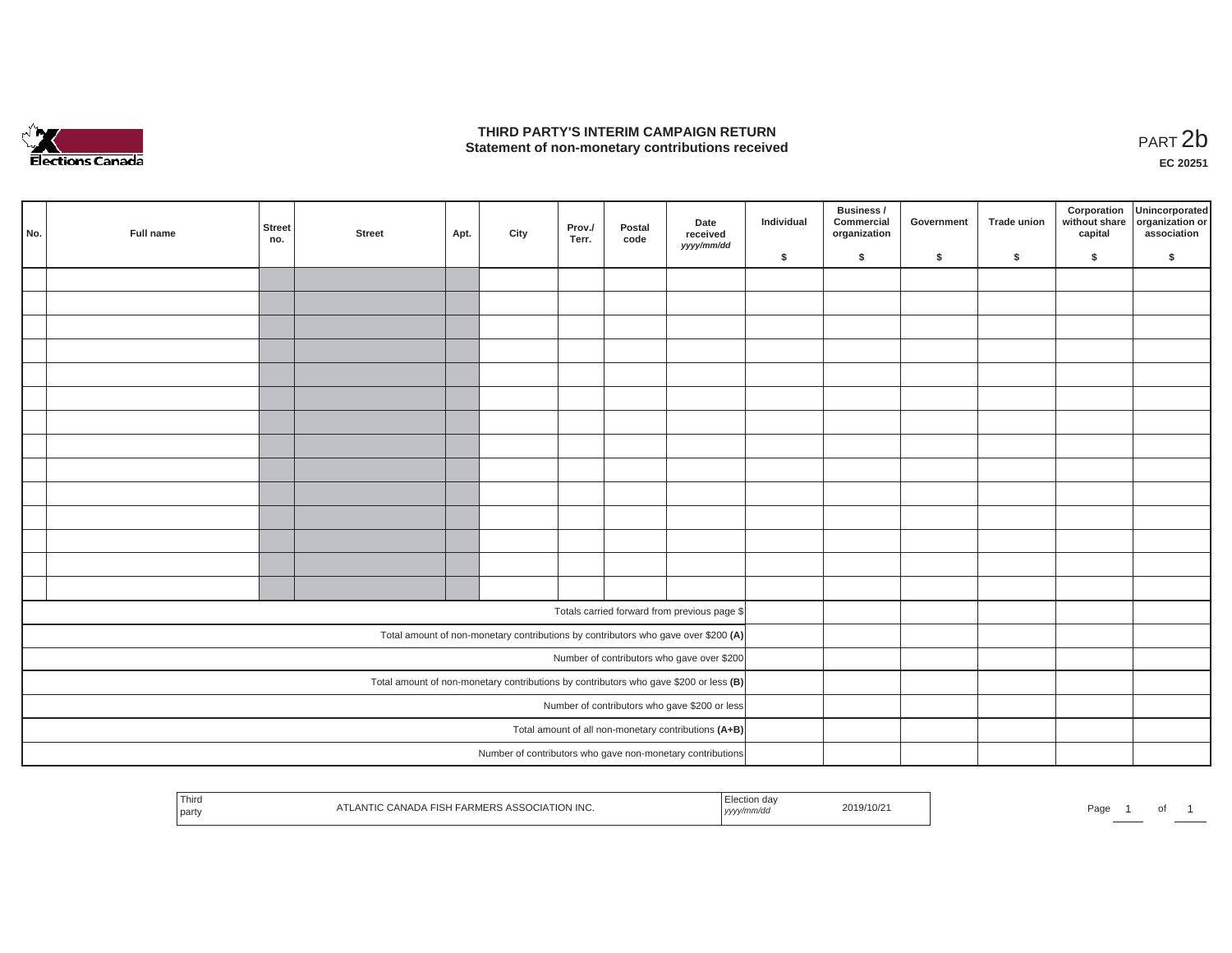

### **THIRD PARTY'S INTERIM CAMPAIGN RETURN**  RD PARTY'S INTERIM CAMPAIGN RETURN<br>Statement of operating loans received **PART 2c**

**EC 20251**

| No. | Full name | Street<br>no. | <b>Street</b> | Apt. | City | Prov./<br>Terr. | Postal<br>code | Date<br>received<br>yyyy/mm/dd                                  | Individual | <b>Business /</b><br>Commercial<br>organization | Government | Trade union | Corporation<br>capital | Unincorporated<br>without share organization or<br>association |
|-----|-----------|---------------|---------------|------|------|-----------------|----------------|-----------------------------------------------------------------|------------|-------------------------------------------------|------------|-------------|------------------------|----------------------------------------------------------------|
|     |           |               |               |      |      |                 |                |                                                                 | \$         | \$                                              | \$         | \$          | \$                     | \$                                                             |
|     |           |               |               |      |      |                 |                |                                                                 |            |                                                 |            |             |                        |                                                                |
|     |           |               |               |      |      |                 |                |                                                                 |            |                                                 |            |             |                        |                                                                |
|     |           |               |               |      |      |                 |                |                                                                 |            |                                                 |            |             |                        |                                                                |
|     |           |               |               |      |      |                 |                |                                                                 |            |                                                 |            |             |                        |                                                                |
|     |           |               |               |      |      |                 |                |                                                                 |            |                                                 |            |             |                        |                                                                |
|     |           |               |               |      |      |                 |                |                                                                 |            |                                                 |            |             |                        |                                                                |
|     |           |               |               |      |      |                 |                |                                                                 |            |                                                 |            |             |                        |                                                                |
|     |           |               |               |      |      |                 |                |                                                                 |            |                                                 |            |             |                        |                                                                |
|     |           |               |               |      |      |                 |                |                                                                 |            |                                                 |            |             |                        |                                                                |
|     |           |               |               |      |      |                 |                |                                                                 |            |                                                 |            |             |                        |                                                                |
|     |           |               |               |      |      |                 |                |                                                                 |            |                                                 |            |             |                        |                                                                |
|     |           |               |               |      |      |                 |                |                                                                 |            |                                                 |            |             |                        |                                                                |
|     |           |               |               |      |      |                 |                |                                                                 |            |                                                 |            |             |                        |                                                                |
|     |           |               |               |      |      |                 |                |                                                                 |            |                                                 |            |             |                        |                                                                |
|     |           |               |               |      |      |                 |                | Totals carried forward from previous page \$                    |            |                                                 |            |             |                        |                                                                |
|     |           |               |               |      |      |                 |                | Total amount of loans by lenders who provided over \$200 (A)    |            |                                                 |            |             |                        |                                                                |
|     |           |               |               |      |      |                 |                | Number of lenders who provided over \$200                       |            |                                                 |            |             |                        |                                                                |
|     |           |               |               |      |      |                 |                | Total amount of loans by lenders who provided \$200 or less (B) |            |                                                 |            |             |                        |                                                                |
|     |           |               |               |      |      |                 |                | Number of lenders who provided \$200 or less                    |            |                                                 |            |             |                        |                                                                |
|     |           |               |               |      |      |                 |                | Total amount of all loans (A+B)                                 |            |                                                 |            |             |                        |                                                                |
|     |           |               |               |      |      |                 |                | Number of all lenders who provided loans                        |            |                                                 |            |             |                        |                                                                |

| ,,,,, |  | Third<br>party | TION INC.<br>D.<br>$-11 -$ |  | /10/2<br>2012 <sup>-</sup> | Page |  |  |  |
|-------|--|----------------|----------------------------|--|----------------------------|------|--|--|--|
|-------|--|----------------|----------------------------|--|----------------------------|------|--|--|--|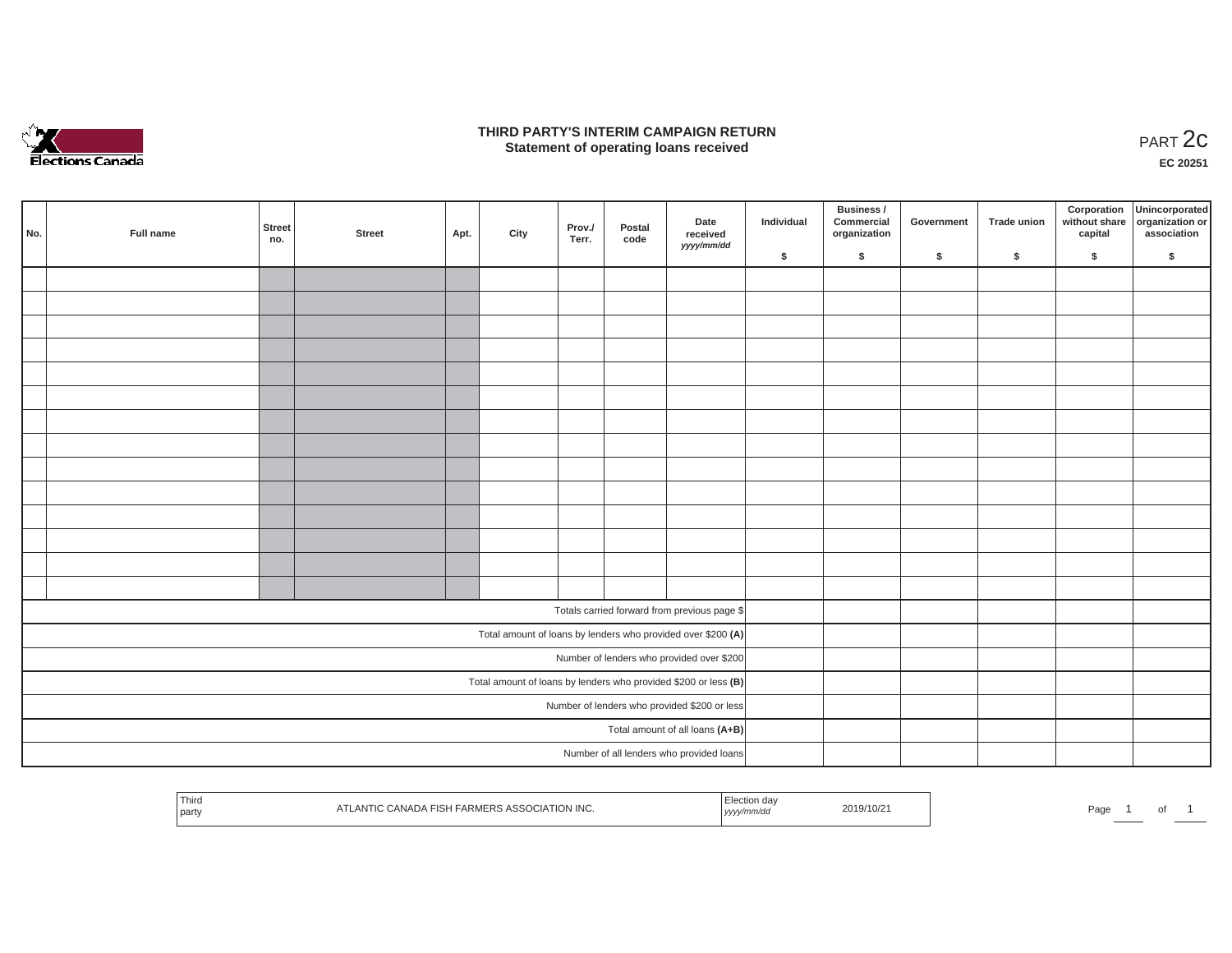

## **THIRD PARTY'S INTERIM CAMPAIGN RETURN SUMMARY STATE SUMMARY OF A SUMMARY OF A SUMMARY OF A SUMMARY OF A SUMMARY OF A SUMMARY OF A SUMMARY OF A SUMMA**<br> **Summary of inflows**

| No.          | Type of contributor / lender                 | <b>Monetary</b><br>contributions<br>(Part 2a)<br>\$ | Non-monetary<br>contributions<br>(Part 2b)<br>\$ | Loans<br>(Part 2c)<br>\$ | <b>Total</b><br>\$ | Number of<br>contributors and<br>lenders |
|--------------|----------------------------------------------|-----------------------------------------------------|--------------------------------------------------|--------------------------|--------------------|------------------------------------------|
| 1.           | Individuals                                  |                                                     |                                                  |                          |                    |                                          |
| 2.           | Businesses / Commercial organizations        |                                                     |                                                  |                          |                    |                                          |
| 3.           | Governments                                  |                                                     |                                                  |                          |                    |                                          |
| 4.           | Trade unions                                 |                                                     |                                                  |                          |                    |                                          |
| 5.           | Corporations without share capital           |                                                     |                                                  |                          |                    |                                          |
| 6.           | Unincorporated organizations or associations |                                                     |                                                  |                          |                    |                                          |
| 7.           | Total (items 1 to 6)                         |                                                     |                                                  |                          |                    |                                          |
| <b>Total</b> |                                              |                                                     |                                                  |                          |                    |                                          |
| 8.           | Amount of third party's resources used       |                                                     |                                                  |                          |                    |                                          |
| 9.           | Grand total (items 7 and 8)                  |                                                     |                                                  |                          |                    |                                          |

| Third<br><b>DCIATION INC.</b><br><b>FARMERS</b><br>eer<br>CANADA<br>LAN<br>FISH<br>party<br>.<br>$\sim$ | tion<br>u dav<br>yyyy/mm/dd<br>. | 2019/10/21 |
|---------------------------------------------------------------------------------------------------------|----------------------------------|------------|
|---------------------------------------------------------------------------------------------------------|----------------------------------|------------|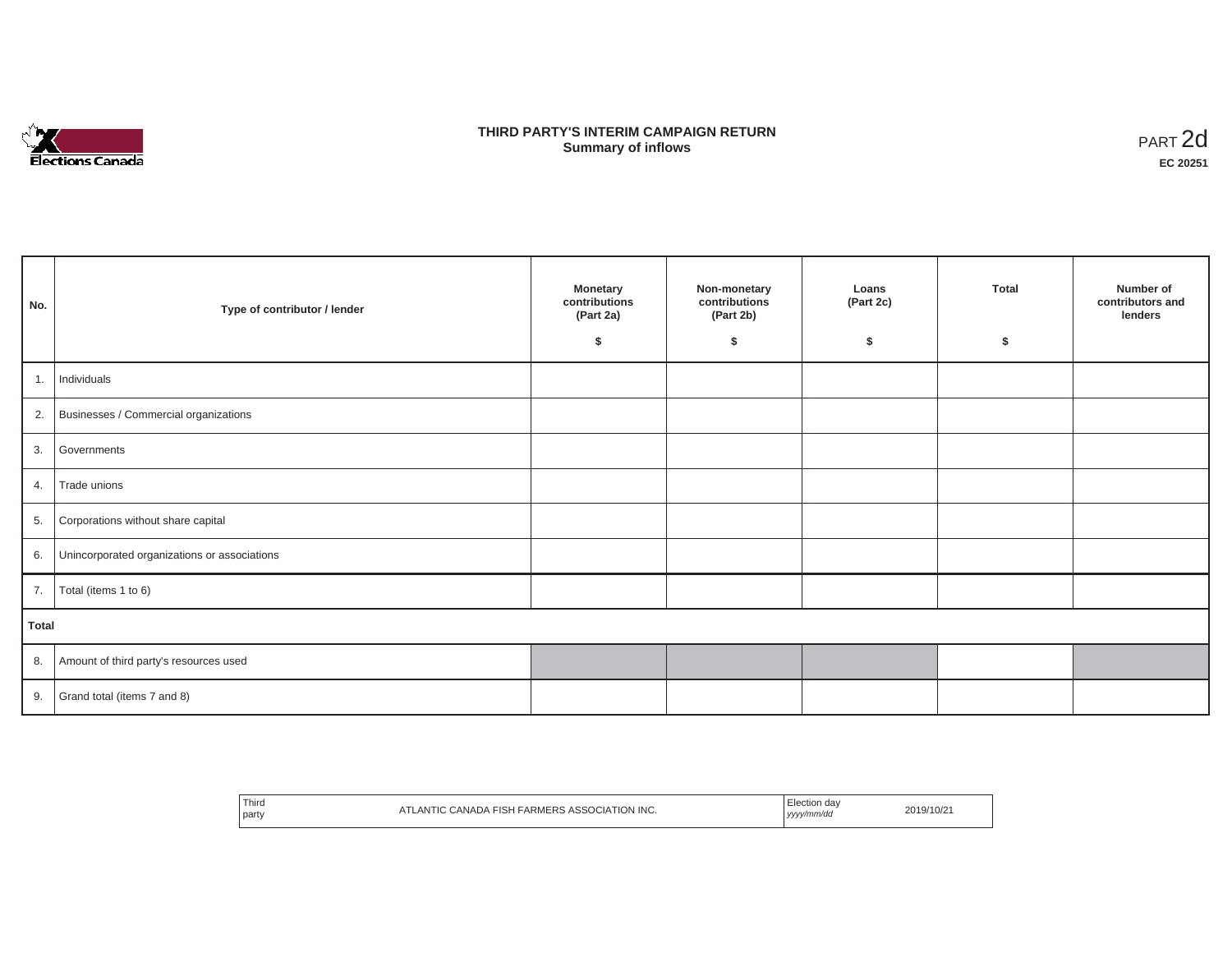

# **THIRD PARTY'S INTERIM CAMPAIGN RETURN Statement of expenses incurred for regulated activities that take place during the pre-election period**  *(Only applicable to a fixed-date general election)*

<code>PART $3$ a</code> **EC 20251**

For a list of expense types, expense categories and expense subcategories, refer to Annex II in the Instructions.

| No.            | Date<br>incurred<br>yyyy/mm/dd | ED Code<br>(if applicable) | Supplier                   | <b>Expense type</b>         | Expense<br>category | Expense<br>subcategory | <b>Starting date</b><br>of activity,<br>advertisement<br>or survey<br>yyyy/mm/dd | <b>Ending date</b><br>of activity,<br>advertisement<br>or survey<br>yyyy/mm/dd | Place of activity or<br>advertisement        | <b>Expense amount</b><br>\$ |
|----------------|--------------------------------|----------------------------|----------------------------|-----------------------------|---------------------|------------------------|----------------------------------------------------------------------------------|--------------------------------------------------------------------------------|----------------------------------------------|-----------------------------|
| $\overline{1}$ | 2019/10/05                     |                            | <b>SALTWIRE NETWORK</b>    | ELECTION ADVERTISING        | ADVERTISING         | PRINT MEDIA            | 2019/10/05                                                                       | 2019/10/05                                                                     | NEWFOUNDLAND                                 | 2,559.90                    |
| $\overline{2}$ | 2019/10/05                     |                            | THE CHRONICLE HERALD       | ELECTION ADVERTISING        | ADVERTISING         | PRINT MEDIA            | 2019/10/05                                                                       | 2019/10/05                                                                     | NOVA SCOTIA                                  | 6,088.10                    |
| 3              | 2019/10/05                     |                            | <b>BRUNSWICK NEWS INC.</b> | <b>ELECTION ADVERTISING</b> | ADVERTISING         | PRINT MEDIA            | 2019/10/05                                                                       | 2019/10/05                                                                     | <b>NEW BRUNSWICK</b>                         | 5,750.00                    |
|                |                                |                            |                            |                             |                     |                        |                                                                                  |                                                                                |                                              |                             |
|                |                                |                            |                            |                             |                     |                        |                                                                                  |                                                                                |                                              |                             |
|                |                                |                            |                            |                             |                     |                        |                                                                                  |                                                                                |                                              |                             |
|                |                                |                            |                            |                             |                     |                        |                                                                                  |                                                                                |                                              |                             |
|                |                                |                            |                            |                             |                     |                        |                                                                                  |                                                                                |                                              |                             |
|                |                                |                            |                            |                             |                     |                        |                                                                                  |                                                                                |                                              |                             |
|                |                                |                            |                            |                             |                     |                        |                                                                                  |                                                                                |                                              |                             |
|                |                                |                            |                            |                             |                     |                        |                                                                                  |                                                                                |                                              |                             |
|                |                                |                            |                            |                             |                     |                        |                                                                                  |                                                                                |                                              |                             |
|                |                                |                            |                            |                             |                     |                        |                                                                                  |                                                                                |                                              |                             |
|                |                                |                            |                            |                             |                     |                        |                                                                                  |                                                                                |                                              |                             |
|                |                                |                            |                            |                             |                     |                        |                                                                                  |                                                                                |                                              |                             |
|                |                                |                            |                            |                             |                     |                        |                                                                                  |                                                                                |                                              |                             |
|                |                                |                            |                            |                             |                     |                        |                                                                                  |                                                                                |                                              |                             |
|                |                                |                            |                            |                             |                     |                        |                                                                                  |                                                                                |                                              |                             |
|                |                                |                            |                            |                             |                     |                        |                                                                                  |                                                                                | Totals carried forward from previous page \$ |                             |
|                |                                |                            |                            |                             |                     |                        |                                                                                  |                                                                                | Total \$                                     | 14,398.00                   |

|  | Third<br>  party | 1011110<br>.<br>ATION ING.<br>111 I IV VAIVE<br>71 L | ua<br>mmvuu<br>, yyyy | 9/10/2 | <b>Service Controllers</b><br>Page | $\sim$<br>ັ |  |
|--|------------------|------------------------------------------------------|-----------------------|--------|------------------------------------|-------------|--|
|--|------------------|------------------------------------------------------|-----------------------|--------|------------------------------------|-------------|--|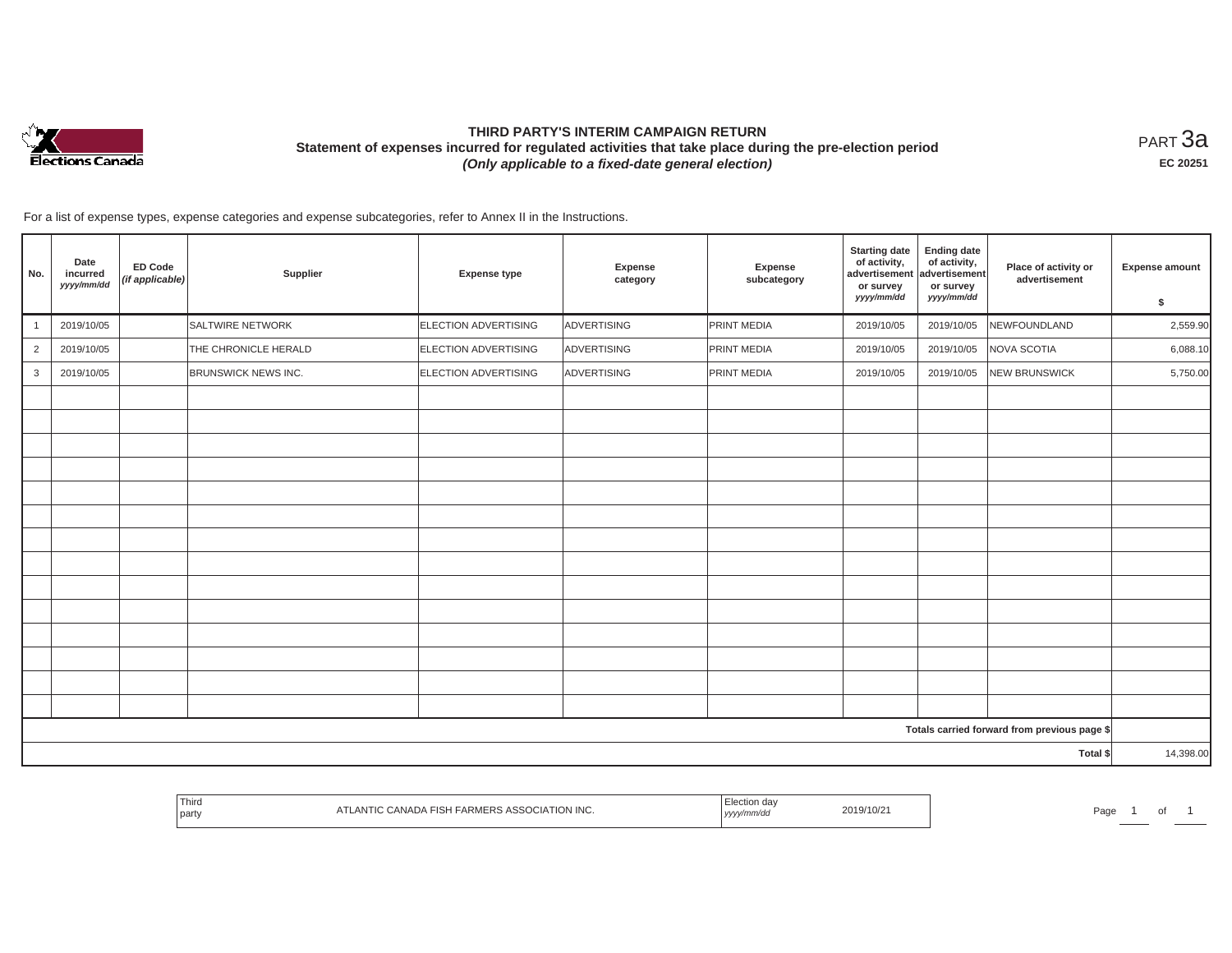

# **THIRD PARTY'S INTERIM CAMPAIGN RETURN Statement of expenses incurred for regulated activities that take place during the election period**<br>PART  $3\text{b}$

**EC 20251**

For a list of expense types, expense categories and expense subcategories, refer to Annex II in the Instructions.

| No.                                          | Date<br>incurred<br>yyyy/mm/dd | ED Code<br>(if applicable) | Supplier | <b>Expense type</b> | Expense<br>category | Expense<br>subcategory | Starting date<br>of activity,<br>advertisement<br>advertisement<br>dvertisement<br>advertisement<br>advertisement<br>advertisement<br>dvertisement<br>advertisement<br>advertisement<br>advertisement<br>advertisement<br>advertisement<br>advertisement<br><br>or survey<br>yyyy/mm/dd | or survey<br><i>yyyy/mm/dd</i> | Place of activity or<br>advertisement | Expense amount<br>\$ |
|----------------------------------------------|--------------------------------|----------------------------|----------|---------------------|---------------------|------------------------|-----------------------------------------------------------------------------------------------------------------------------------------------------------------------------------------------------------------------------------------------------------------------------------------|--------------------------------|---------------------------------------|----------------------|
|                                              |                                |                            |          |                     |                     |                        |                                                                                                                                                                                                                                                                                         |                                |                                       |                      |
|                                              |                                |                            |          |                     |                     |                        |                                                                                                                                                                                                                                                                                         |                                |                                       |                      |
|                                              |                                |                            |          |                     |                     |                        |                                                                                                                                                                                                                                                                                         |                                |                                       |                      |
|                                              |                                |                            |          |                     |                     |                        |                                                                                                                                                                                                                                                                                         |                                |                                       |                      |
|                                              |                                |                            |          |                     |                     |                        |                                                                                                                                                                                                                                                                                         |                                |                                       |                      |
|                                              |                                |                            |          |                     |                     |                        |                                                                                                                                                                                                                                                                                         |                                |                                       |                      |
|                                              |                                |                            |          |                     |                     |                        |                                                                                                                                                                                                                                                                                         |                                |                                       |                      |
|                                              |                                |                            |          |                     |                     |                        |                                                                                                                                                                                                                                                                                         |                                |                                       |                      |
|                                              |                                |                            |          |                     |                     |                        |                                                                                                                                                                                                                                                                                         |                                |                                       |                      |
|                                              |                                |                            |          |                     |                     |                        |                                                                                                                                                                                                                                                                                         |                                |                                       |                      |
|                                              |                                |                            |          |                     |                     |                        |                                                                                                                                                                                                                                                                                         |                                |                                       |                      |
|                                              |                                |                            |          |                     |                     |                        |                                                                                                                                                                                                                                                                                         |                                |                                       |                      |
|                                              |                                |                            |          |                     |                     |                        |                                                                                                                                                                                                                                                                                         |                                |                                       |                      |
|                                              |                                |                            |          |                     |                     |                        |                                                                                                                                                                                                                                                                                         |                                |                                       |                      |
|                                              |                                |                            |          |                     |                     |                        |                                                                                                                                                                                                                                                                                         |                                |                                       |                      |
|                                              |                                |                            |          |                     |                     |                        |                                                                                                                                                                                                                                                                                         |                                |                                       |                      |
|                                              |                                |                            |          |                     |                     |                        |                                                                                                                                                                                                                                                                                         |                                |                                       |                      |
| Totals carried forward from previous page \$ |                                |                            |          |                     |                     |                        |                                                                                                                                                                                                                                                                                         |                                |                                       |                      |
|                                              |                                |                            |          |                     |                     |                        |                                                                                                                                                                                                                                                                                         |                                | Total \$                              |                      |

| Third<br>TLANTIC CANADA FISH FARMERS ASSOCIATION INC.<br>party | Election da<br>2019/10/21<br>yyyy/mm/dd | Page |
|----------------------------------------------------------------|-----------------------------------------|------|
|----------------------------------------------------------------|-----------------------------------------|------|